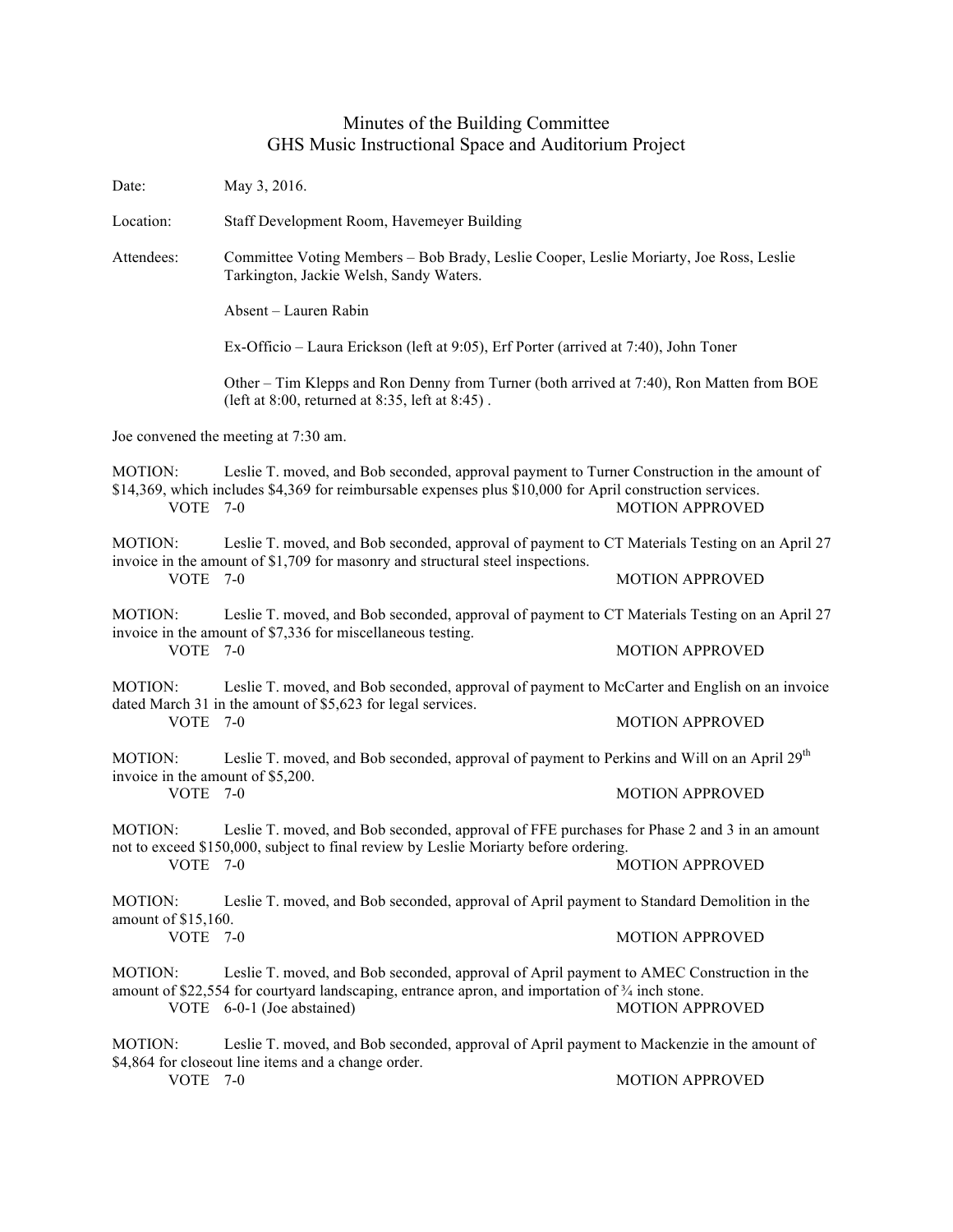| Leslie T. moved, and Bob seconded, approval of April payment to Silktown Roofing in the<br>MOTION:<br>amount of \$432,581 for the Phase 2 roof, parapet stored materials, etc. |                                                                                                                                                                                                                            |                        |  |
|--------------------------------------------------------------------------------------------------------------------------------------------------------------------------------|----------------------------------------------------------------------------------------------------------------------------------------------------------------------------------------------------------------------------|------------------------|--|
| <b>VOTE 7-0</b>                                                                                                                                                                |                                                                                                                                                                                                                            | <b>MOTION APPROVED</b> |  |
| MOTION:                                                                                                                                                                        | Leslie T. moved, and Bob seconded, approval April payment to Norwalk Glass in the amount of<br>\$55,887 for Phase 2/3 curtain wall systems.                                                                                |                        |  |
| VOTE 7-0                                                                                                                                                                       |                                                                                                                                                                                                                            | <b>MOTION APPROVED</b> |  |
| MOTION:<br>VOTE 7-0                                                                                                                                                            | Leslie T. moved, and Bob seconded, approval of April payment to CGM Acoustics in the amount<br>of \$110,282 for Phase 2 metal framing material, Phase 3 material for installation, and a few change orders.                | <b>MOTION APPROVED</b> |  |
| MOTION:<br>other for \$11,015.42.                                                                                                                                              | Leslie T. moved, and Bob seconded, approval of April payment to Artisan Plaster in the amount of<br>\$23,134, a final bill including performance bond and retainage, to be issued in 2 checks, one for \$12,118.58 and the |                        |  |
| VOTE 7-0                                                                                                                                                                       |                                                                                                                                                                                                                            | <b>MOTION APPROVED</b> |  |
| MOTION:<br>of \$13,510.<br>VOTE 7-0                                                                                                                                            | Leslie T. moved, and Bob seconded, approval of April payment to Atlantic Masonry in the amount                                                                                                                             |                        |  |
|                                                                                                                                                                                |                                                                                                                                                                                                                            | <b>MOTION APPROVED</b> |  |
| MOTION:<br>change orders in the amount of \$29,413.<br><b>VOTE 7-0</b>                                                                                                         | Leslie T. moved, and Bob seconded, approval PDO reduction in retainage to 2.5% and three                                                                                                                                   |                        |  |
|                                                                                                                                                                                |                                                                                                                                                                                                                            | <b>MOTION APPROVED</b> |  |
| MOTION:                                                                                                                                                                        | Leslie T. moved, and Bob seconded, approval of April payment to Northeast Fire Protection in the<br>amount of \$58,922 for Phase 2 and 3 pipe materials' installation and change order work.                               |                        |  |
| <b>VOTE 7-0</b>                                                                                                                                                                |                                                                                                                                                                                                                            | <b>MOTION APPROVED</b> |  |
| Leslie T. moved, and Bob seconded, approval of April payment to Ferguson Plumbing in the<br>MOTION:<br>amount of \$19,614 for Phase 2/3 copper pipe, etc.                      |                                                                                                                                                                                                                            |                        |  |
| VOTE 7-0                                                                                                                                                                       |                                                                                                                                                                                                                            | <b>MOTION APPROVED</b> |  |
| MOTION:<br>VOTE 7-0                                                                                                                                                            | Leslie T. moved, and Bob seconded, approval of April payment to Ferguson HVAC in the amount<br>of \$92,981 for hydronic piping for hot water coils, partial ductwork for Phase 2 duct, and Phase 3 duct.                   | <b>MOTION APPROVED</b> |  |
| MOTION:                                                                                                                                                                        | Leslie T. moved, and Bob seconded, approval of April payment to Acme Electric in the amount of<br>\$53,601 for change orders, start of the expansion joint fittings, and wiring of Phase 3.                                |                        |  |
| VOTE 7-0                                                                                                                                                                       |                                                                                                                                                                                                                            | <b>MOTION APPROVED</b> |  |
| Approved trade payments total \$932,503.                                                                                                                                       |                                                                                                                                                                                                                            |                        |  |
| MOTION:<br>matter.                                                                                                                                                             | Leslie T. moved, and Bob seconded, moving into Executive Session at 8:00 to discuss a legal                                                                                                                                |                        |  |
| VOTE 7-0                                                                                                                                                                       |                                                                                                                                                                                                                            | <b>MOTION APPROVED</b> |  |
| MOTION:<br><b>VOTE</b>                                                                                                                                                         | Leslie T. moved, and Bob seconded, moving back into Regular Session at 8:30.<br>7-0                                                                                                                                        | <b>MOTION APPROVED</b> |  |
| MOTION:<br><b>VOTE</b>                                                                                                                                                         | Leslie T. moved, and Bob seconded, approval of the minutes of the April 19, 2016 meeting.<br>6-0-1 (Leslie C. abstained)                                                                                                   | <b>MOTION APPROVED</b> |  |
| Tim noted that Phase 2 is tracking to schodule Phase 3 is tracking 1 to 1 $\frac{1}{2}$ weaks behind schodule He then                                                          |                                                                                                                                                                                                                            |                        |  |

Tim noted that Phase 2 is tracking to schedule. Phase 3 is tracking 1 to  $1\frac{1}{2}$  weeks behind schedule. He then updated the committee on the following topics: